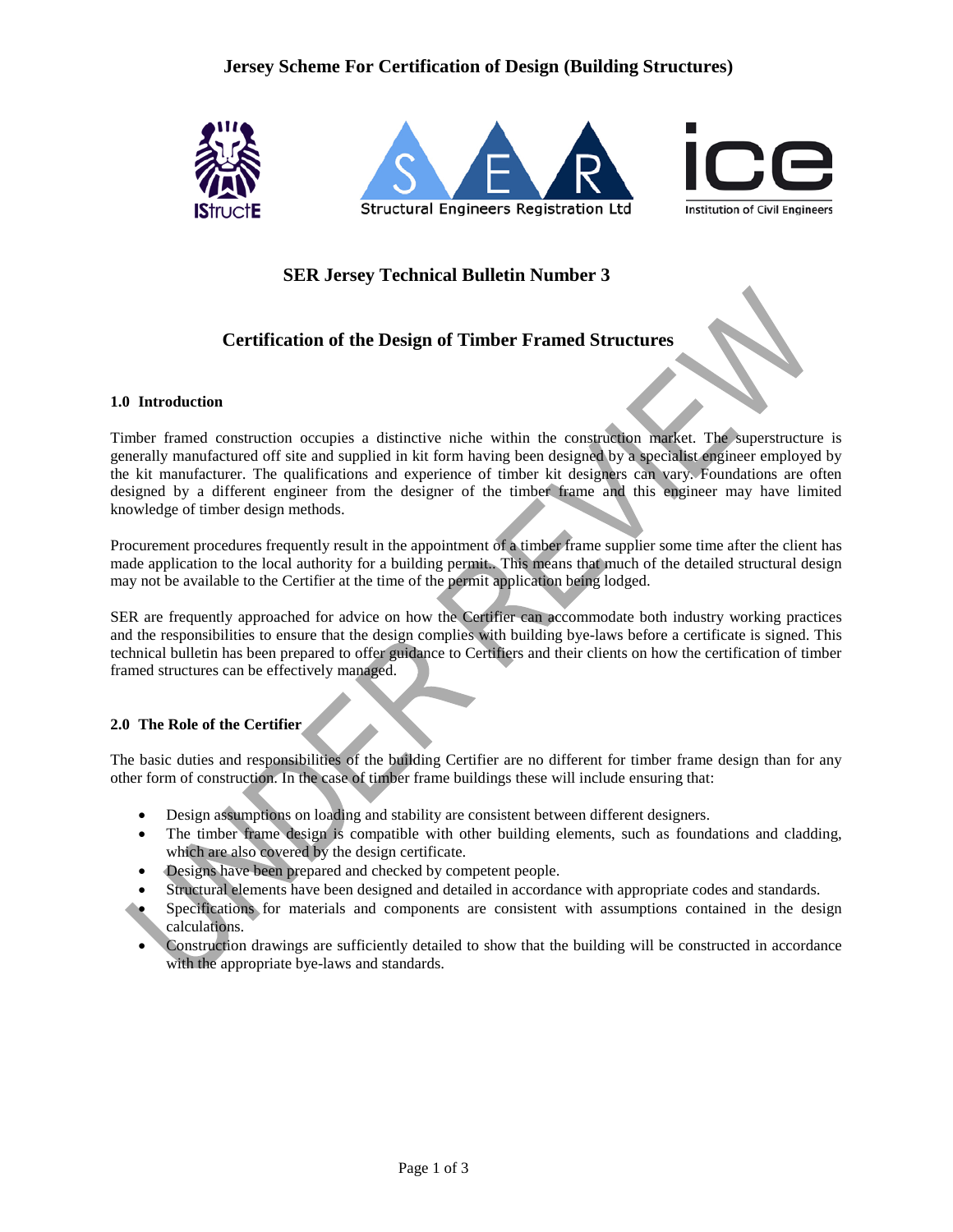# **Jersey Scheme For Certification of Design (Building Structures)**

### **3.0 Certification Methods**

Methods for ensuring that duties described above are properly discharged can, depending on the experience and knowledge of both the Certifier and the timber frame designer, be tailored to accommodate the particular circumstances of timber frame construction. Some of the more common circumstances that can arise are described in this section of the guidance.

- 3.1 The Certifier is employed by an Approved Body that is also the design consultant for the building. The consultant will develop the design and specification for all structural elements including the timber frame. Sufficiently detailed drawings will be prepared and submitted along with the design certificate.
- 3.2 The Certifier is employed by an Approved Body that is also the design consultant for the non-timber elements of the building. The timber frame is designed and manufactured by a specialist kit supplier. The Certifier will need to obtain sufficient information from the kit manufacturer to approve the timber frame design and specification and to ensure that loads from the superstructure have been accommodated by the foundation design. Sufficiently detailed drawings will be prepared and submitted along with the design certificate.
- 3.3 The Certifier is employed by an Approved Body that is also the design consultant for the non-timber elements of the building. The timber frame is designed and manufactured by a specialist kit supplier who is not appointed until after the the foundation design has been completed. This approach carries some risk for the applicant that foundations may need to be modified to accept the timber frame kit.

In this situation the certification will require to be staged. Normally stage 1 would cover the design of the foundations and subsequent stages will cover the design of the superstructure. For complex multi-storied buildings involving steel or concrete elements more than one superstructure stage may be required. It is the responsibility of the lead designer to ensure that the foundation layout is able to accommodate the kit design and Certifiers should pay particular attention to how this is being achieved. Sufficiently detailed drawings will be prepared and submitted along with the design certificate to accompany each stage of the project.

3.4 The Certifier is employed by an Approved Body that is also the design consultant for the non-timber elements of the building. The timber frame is designed and manufactured by a specialist kit supplier but the Certifier has little experience of timber frame design. The Certifier will retain overall responsibility for the reliability of the building design but will be unable to carry out checks on the timber design personally. He/she may rely on the experience of another checker within his/her employers organisation or be satisfied that the design checks carried out by the kit manufacturer are adequate. If neither of these options is available the Certifier must seek the assistance of a suitably experienced third party.

### **4.0 Options for checking the timber kit design**

General guidance on options is provided in SER Jersey Guidance Note  $2<sup>1</sup>$  $2<sup>1</sup>$  $2<sup>1</sup>$ . This document makes clear that while certification cannot be delegated to a third party design checks can only be undertaken by an individual with the necessary experience in the particular aspect of the check. The Certifier must therefore consider whether he/she has the necessary experience of timber frame design to undertake the check personally or whether to rely on the experience of others.

It is the responsibility of Certifiers however to satisfy themselves as to the competence of those undertaking the design and check and to establish an appropriate level of check based on the guidance provided in SER Jersey Technical Bulletin 2[2](#page-1-1)

Where the kit manufacturer has employed suitably qualified and experienced engineers it may not be necessary for the Certifier to obtain copies of all of the design calculations. In this situation the Certifier may rely on the design reliability procedures or QA systems applied by the kit manufacturer in the preparation of the design. It is important to appreciate that merely obtaining a design certificate from the kit manufacturer is unlikely to be sufficient. The Certifier will have to make enquiry regarding the competence of the design and checking team, evidence that checks

<span id="page-1-0"></span> <sup>1</sup> Options for Certification - Available from the SER website

<span id="page-1-1"></span><sup>&</sup>lt;sup>2</sup> Guidelines for Checking the Structural Design of Buildings - Available from the SER website